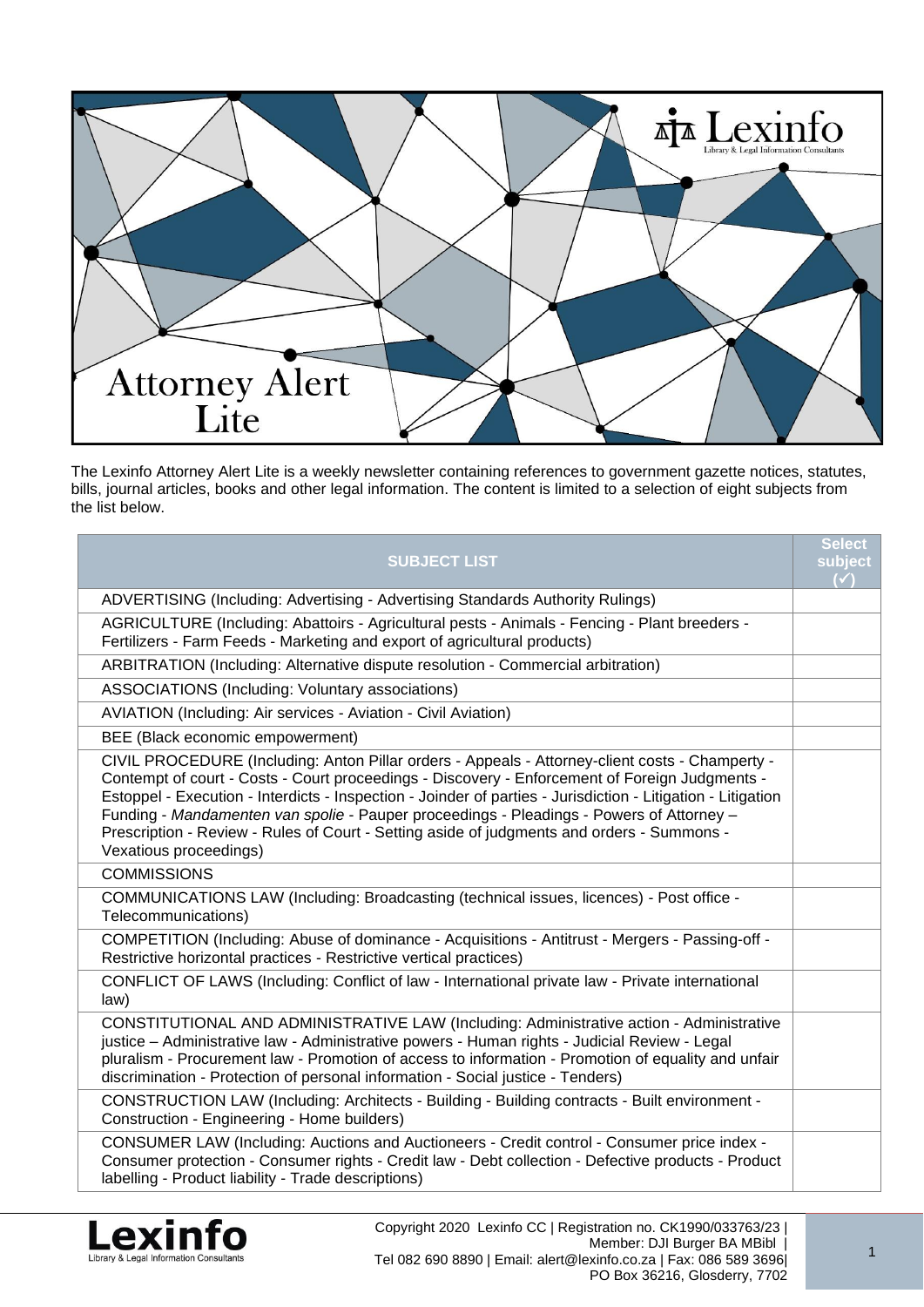| CONTRACT (Including: Agency - Estate agents - Franchising - Obligations - Power of attorney -<br>Restraint of trade agreements - Suretyships)                                                                                                                                                                                                                                                                                                                                                                                                                                                                                                                                                                                           |  |
|-----------------------------------------------------------------------------------------------------------------------------------------------------------------------------------------------------------------------------------------------------------------------------------------------------------------------------------------------------------------------------------------------------------------------------------------------------------------------------------------------------------------------------------------------------------------------------------------------------------------------------------------------------------------------------------------------------------------------------------------|--|
| CORPORATE LAW (Including: Business Law - Close corporations - Commercial law - Company<br>secretary - Corporate governance - Corporate financial reporting - Directors - Due diligence -<br>Entrepreneurial law - Meetings - Mercantile Law - Partnerships)                                                                                                                                                                                                                                                                                                                                                                                                                                                                             |  |
| CRIMINAL LAW AND PROCEDURE (Including: Admissions - Arrest - Assault - Bail - Child Justice<br>- Commercial crimes - Community service - Confessions - Convictions - Correctional services -<br>Correctional supervision - Criminal justice - Criminal records - Culpable homicide - Detention -<br>Drugs (abuse) - Extradition - Financial offences - Fines - Forensics - Fraud - Identification parades -<br>Insider trading - International cooperation in criminal matters - Intoxication - Money laundering -<br>Murder - Narcotics - Offences - Pleas - Police traps - Prisons - Protective custody - Rape - Robbery<br>- Sentences - Sexual offences - Theft - Verdicts - Warrants - White collar crime - Witness<br>protection) |  |
| CULTURAL AFFAIRS (Including: Archives - Arts - Building Conservation - Culture - Heraldry -<br>Heritage Sites - Language - Libraries - Museums - National Anthem - National Emblems)                                                                                                                                                                                                                                                                                                                                                                                                                                                                                                                                                    |  |
| CUSTOMARY LAW (Including: Indigenous law - Customary law courts - Customary marriages -<br>Customary succession - Traditional Leaders - Ubuntu - Vernacular law)                                                                                                                                                                                                                                                                                                                                                                                                                                                                                                                                                                        |  |
| DAMAGES (Including: Constitutional damages - Quantum of damages)                                                                                                                                                                                                                                                                                                                                                                                                                                                                                                                                                                                                                                                                        |  |
| DELICT (Including: Defamation - Law of personality - Misrepresentation - Negligence - Professional<br>liability - Torts - Unlawful competition)                                                                                                                                                                                                                                                                                                                                                                                                                                                                                                                                                                                         |  |
| DISASTER MANAGEMENT (Including: Covid-19)                                                                                                                                                                                                                                                                                                                                                                                                                                                                                                                                                                                                                                                                                               |  |
| EDUCATION (Including: National Qualifications Framework - Schools)                                                                                                                                                                                                                                                                                                                                                                                                                                                                                                                                                                                                                                                                      |  |
| ELECTIONS (Including: Political parties)                                                                                                                                                                                                                                                                                                                                                                                                                                                                                                                                                                                                                                                                                                |  |
| EMPLOYMENT LAW (Including: Affirmative action - Alcoholism and employment - Arbitration<br>awards - Collective bargaining - Disability discrimination - Domestic workers - Employment equity -<br>Industrial relations - Labour arbitration - Occupational health and safety - Retrenchment - Strikes<br>and lockouts - Skills development - Trade unions - Unemployment)                                                                                                                                                                                                                                                                                                                                                               |  |
| ENERGY AND MINING LAW (Including: Biofuels - Diamonds - Electricity - Exploration rights and<br>licences - Fuel - Gas - Oil - Minerals - Mine Health and Safety - Mining - Nuclear Energy -<br>Petroleum Products - Renewable energy)                                                                                                                                                                                                                                                                                                                                                                                                                                                                                                   |  |
| <b>ENRICHMENT</b> (Including: Unjustified enrichment)                                                                                                                                                                                                                                                                                                                                                                                                                                                                                                                                                                                                                                                                                   |  |
| ENVIRONMENTAL LAW (Including: Environmental management - Environmental Resources -<br>Forests - National conservation areas - National parks - Pollution - Waste Management - Water)                                                                                                                                                                                                                                                                                                                                                                                                                                                                                                                                                    |  |
| ESTATES (Including: Administration of estates - Estate planning - Succession - Wills)<br>See also TRUSTS                                                                                                                                                                                                                                                                                                                                                                                                                                                                                                                                                                                                                                |  |
| EVIDENCE (Including: Cross-examination - Dying Declarations - Expert witnesses - Hearsay -<br>Witnesses)                                                                                                                                                                                                                                                                                                                                                                                                                                                                                                                                                                                                                                |  |
| <b>FILMS AND PUBLICATIONS</b>                                                                                                                                                                                                                                                                                                                                                                                                                                                                                                                                                                                                                                                                                                           |  |
| FINANCIAL LAW (Including: Accountants and Auditors - Auditing - Banking - Bills of exchange -<br>Bond exchange - Costs and management accounting - Derivatives - Exchange control - Financial<br>statements - Generally accepted accounting principles (GAAP) - Hedge funds - Financial markets -<br>Financial services - Investment planning - Investments - JSE - Letters of credit - Negotiable<br>instruments - Options - Securities - Stock exchanges)                                                                                                                                                                                                                                                                             |  |
| FOOD LAW (Including: Food - Food labelling - Genetic modification - Perishable products)                                                                                                                                                                                                                                                                                                                                                                                                                                                                                                                                                                                                                                                |  |
| GAMBLING AND LOTTERIES (Including: Gaming - Promotional competitions)                                                                                                                                                                                                                                                                                                                                                                                                                                                                                                                                                                                                                                                                   |  |
| GENDER LAW (Including: Women and the law)                                                                                                                                                                                                                                                                                                                                                                                                                                                                                                                                                                                                                                                                                               |  |
| <b>IMMIGRATION</b>                                                                                                                                                                                                                                                                                                                                                                                                                                                                                                                                                                                                                                                                                                                      |  |
| INFORMATION TECHNOLOGY (Including: Computer programmes - Click-wrap agreements -<br>Computers - Cyberlaw - Digital signatures - E-commerce - Internet)                                                                                                                                                                                                                                                                                                                                                                                                                                                                                                                                                                                  |  |
| INSOLVENCY (Including: Bankruptcy - Business Rescue - Liquidation - Winding-up)                                                                                                                                                                                                                                                                                                                                                                                                                                                                                                                                                                                                                                                         |  |
| INSURANCE (Including: Long-term insurance - Short-term insurance)                                                                                                                                                                                                                                                                                                                                                                                                                                                                                                                                                                                                                                                                       |  |
| INTELLECTUAL PROPERTY (Including: Character merchandising - Copyright - Counterfeiting -<br>Designs - Indigenous Knowledge - Patents - Trademarks)                                                                                                                                                                                                                                                                                                                                                                                                                                                                                                                                                                                      |  |
|                                                                                                                                                                                                                                                                                                                                                                                                                                                                                                                                                                                                                                                                                                                                         |  |